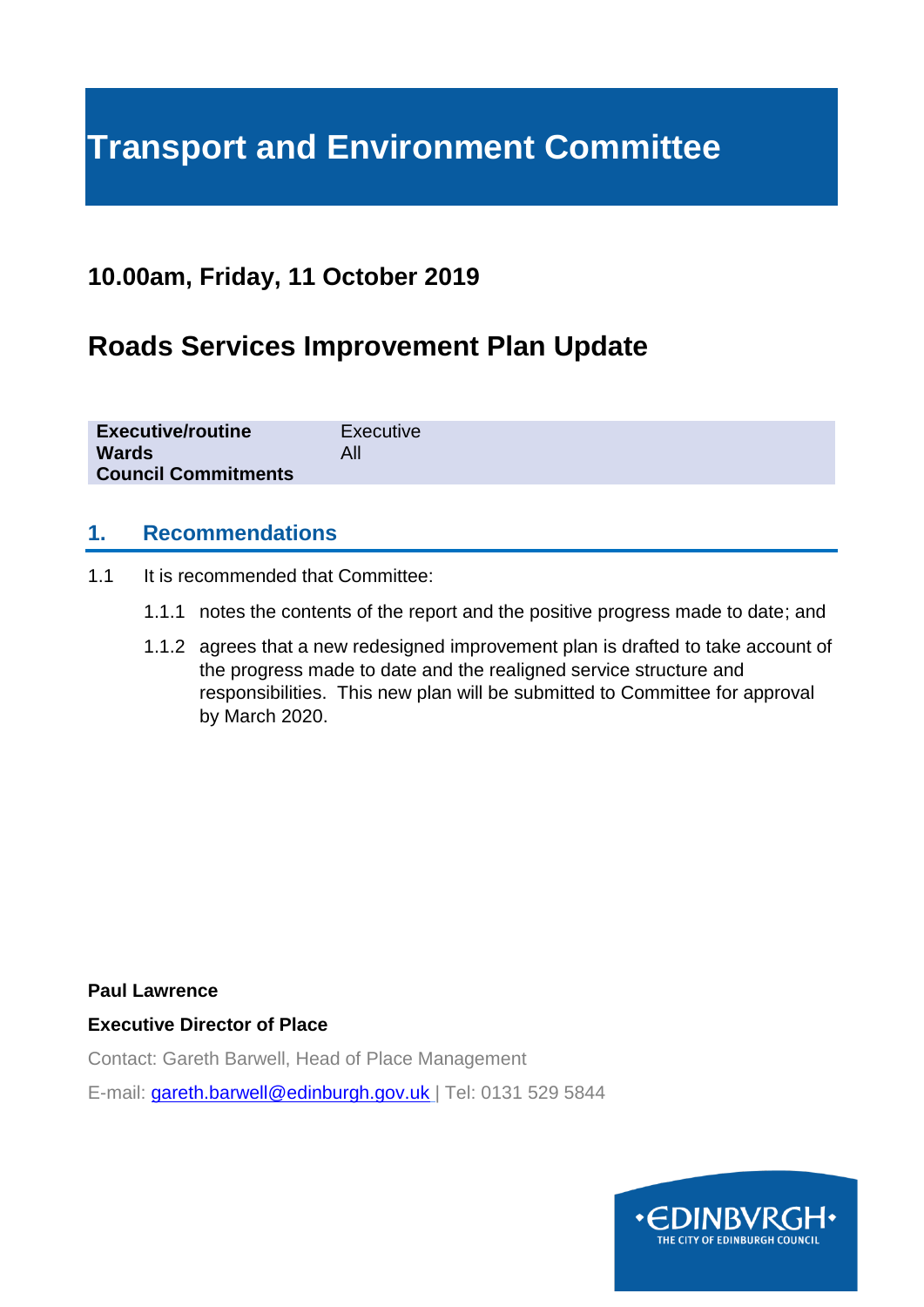**Report**

# **Roads Services Improvement Plan Update**

#### **2. Executive summary**

2.1 The report sets out progress that has been made in delivering the outstanding actions contained within the Roads Services Improvement Plan. It also provides an update on changes that have been made to organisational structures and sets out the intention to use the new management team to re-design an updated Improvement Plan to further drive performance.

#### **3. Background**

- 3.1 The Roads Services Improvement Plan was approved on [10 August 2017](https://democracy.edinburgh.gov.uk/Data/Transport%20and%20Environment%20Committee/20170810/Agenda/item_71_-_roads_services_improvement_report.pdf) and sets out 36 actions that were required to help move forward the service to deliver a highquality road network, to ensure road users can freely travel around our network and to protect the overall appearance of the city.
- 3.2 The last update to Committee was [6 December 2018.](https://democracy.edinburgh.gov.uk/Data/Transport%20and%20Environment%20Committee/20181206/Agenda/item_72_-_roads_services_improvement_plan.pdf)

#### **4. Main report**

- 4.1 The Roads Services Improvement Plan is attached in Appendix 1. This shows the summary of actions, with target timescales and expected outcomes.
- 4.2 The following information provides a summary of progress to date on each section within the improvement plan.
- 4.3 To date, 20 actions have been completed, with 15 outstanding and one action cancelled.

#### **Organisational Structure**

- 4.4 Significant progress has been made in re-defining the organisational structure within the wider roads and transport service. This has created a structure with greater clarity of focus and that will ensure that there is much more ownership of key issues.
- 4.5 The new structure creates two new distinct service areas, incorporating activities which are currently aligned elsewhere in the structure, alongside Localities and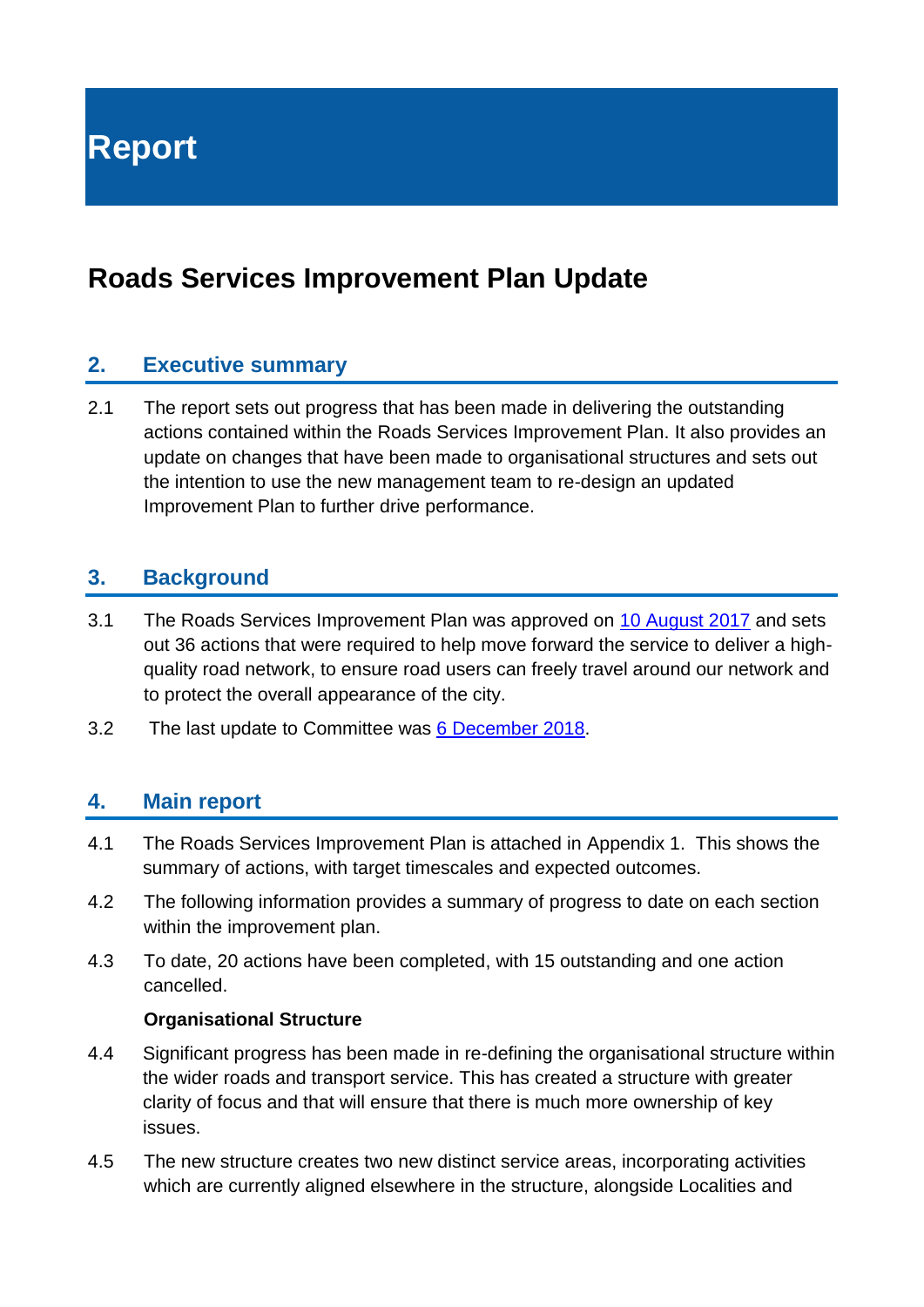Strategic Transport service delivery areas. The areas of responsibility for each service, are shown in the table below:

|                                                                                                                                                                                  | <b>Place Management</b>                                                                                                                    | <b>Locality</b>                                         | <b>Place Development</b>                                                                                                                       |
|----------------------------------------------------------------------------------------------------------------------------------------------------------------------------------|--------------------------------------------------------------------------------------------------------------------------------------------|---------------------------------------------------------|------------------------------------------------------------------------------------------------------------------------------------------------|
| <b>Network</b><br><b>Management and</b><br><b>Enforcement</b>                                                                                                                    | Roads and<br><b>Transport</b><br><b>Infrastructure</b>                                                                                     | <b>Locality</b><br><b>Teams</b>                         | <b>Strategic Transport</b>                                                                                                                     |
| <b>Citywide Road</b><br><b>Network</b><br>Intelligent Traffic<br><b>Systems</b><br><b>Parking and Traffic</b><br>Regulation<br><b>Street and</b><br>Environmental<br>Enforcement | Asset &<br>Performance<br>Contracts, Design,<br>Flooding &<br><b>Structures</b><br><b>Roads Operations</b><br>Street Lighting &<br>Signage | Locality<br>Improvement<br><b>Plans and</b><br>projects | <b>Active Travel &amp; Road</b><br>Safety<br><b>Public Transport</b><br><b>Major Strategic</b><br><b>Projects</b><br>Development<br>Management |

#### **Network Management and Enforcement**

- 4.6 The aim of the Network Management and Enforcement Service is to oversee the smooth running of the city's transport network for all users, no matter the mode of transport. The service will regulate activity and take enforcement action where required. This service also contains the Traffic Signals and Traffic Management teams (Intelligent Traffic Systems) which has the tools and expertise to intervene and manage incidents where required.
- 4.7 This new service area will also be responsible for street/environmental enforcement. By integrating parking enforcement, road works enforcement and street/environmental enforcement) into a single team the Council will have a greater pool of 'eyes and ears' to to witness or detect offences (or contraventions) and take appropriate action.

#### **Roads and Transport Infrastructure**

4.8 The Roads and Transport Infrastructure Service has responsibility for maintaining the safety and performance of all of the city's road and transport assets. This ranges from repairing road defects, maintaining our road drainage network and gritting our roads (Roads Operations), to undertaking safety inspections, developing and implementing investment plans (Asset and Performance), and repairing street lights, lit signs and other signage assets (Street Lighting and Signage) through to undertaking significant design and delivery of capital investment in our roads and structures (Contracts, Design, Flooding and Structures).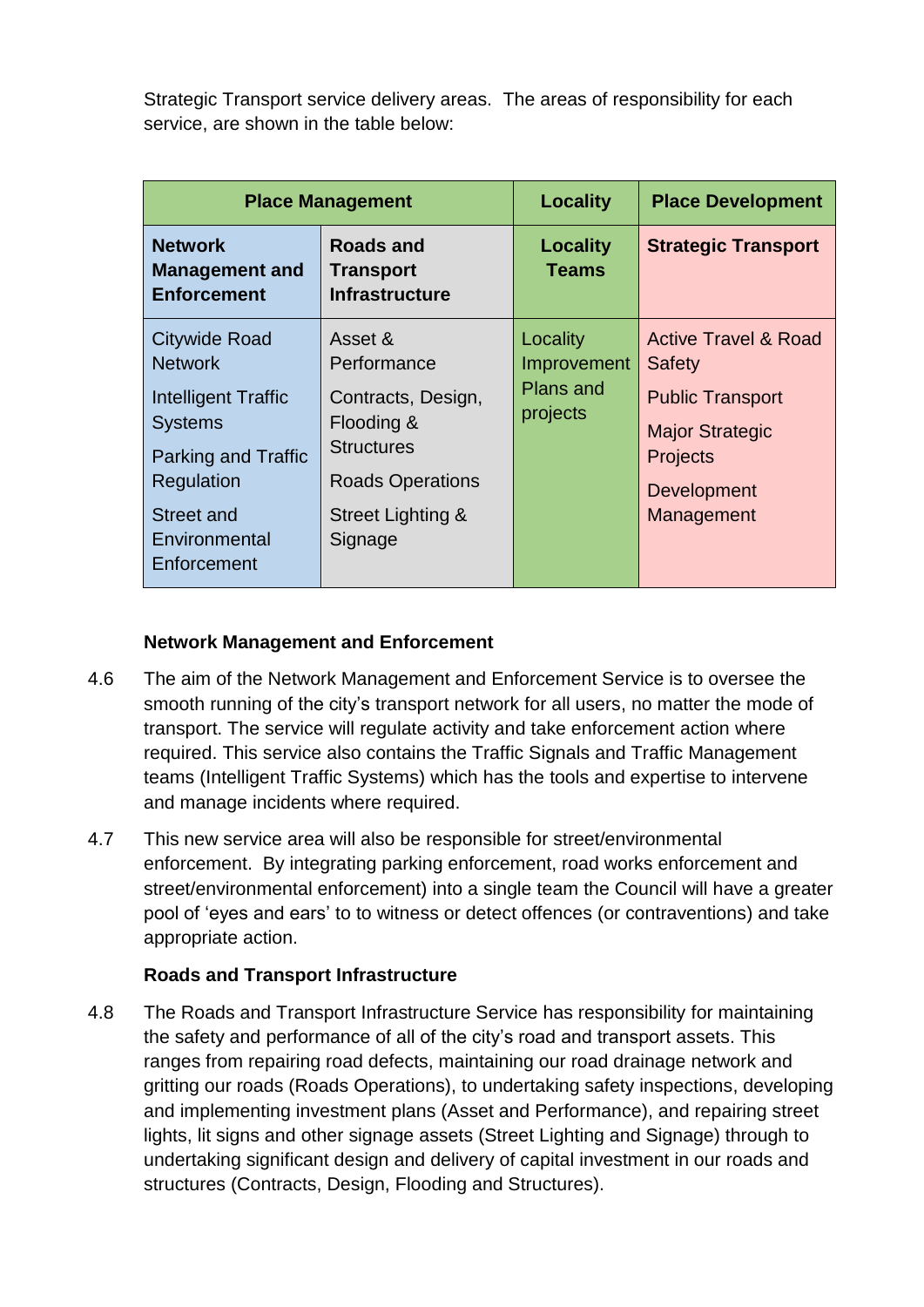- 4.9 The creation on these new service areas brings in responsibility and resources which have previously been aligned to other parts of the Council, namely Strategic Transport, Localities and Waste and Cleansing.
- 4.10 Local transport and environment teams will remain in place and will be specifically focussed on identifying, defining and delivering local projects that have been prioritised through Locality Improvement Plans, through the use of Neighbourhood Environment Partnership funding and other external sources.
- 4.11 The scope of Strategic Transport service remains on active travel and road safety, public transport and brings in the Development Management activities which were previously managed across both Transport and Planning. This team will continue to work closely with Planning, Housing Investment and Economic Development services to ensure that the growth of the city and the transport network are properly aligned.

#### **Population of the structure**

- 4.12 The Senior Manager roles (Tier 3) within Network Management and Enforcement, Roads and Transport Infrastructure and Strategic Transport have all now been filled.
- 4.13 Operational Managers (Tier 4) within each service have also been confirmed. There are four vacant posts at this grade for which interviews will be held shortly.
- 4.14 Over the course of the coming weeks, staff will be matched and assigned into the relevant teams based on their individual preferences, work experience and training.
- 4.15 It is anticipated that all staff movements will have been completed by the end of the calendar year.

#### **Performance Improvements**

- 4.16 As has been reported previously to Transport and Environment Committee (in Improvement Plan progress updates and within Capital Investment updates) there have been a number of key performance indicators where improvements have been made. These specifically include:
	- 4.16.1 A significant improvement in the Road Condition Index (RCI). The RCI is calculated as a two-year average and Edinburgh's latest RCI is 33.5%. This is a 2.9% improvement from the previous two-year average figure of 36.4%. This represents the lowest RCI in Edinburgh since 2011/12 and the biggest single year improvement since 2008/09; and
	- 4.16.2 Recent months have also seen improved performance in repairing category one, two and three defects. This is evidenced in the charts below.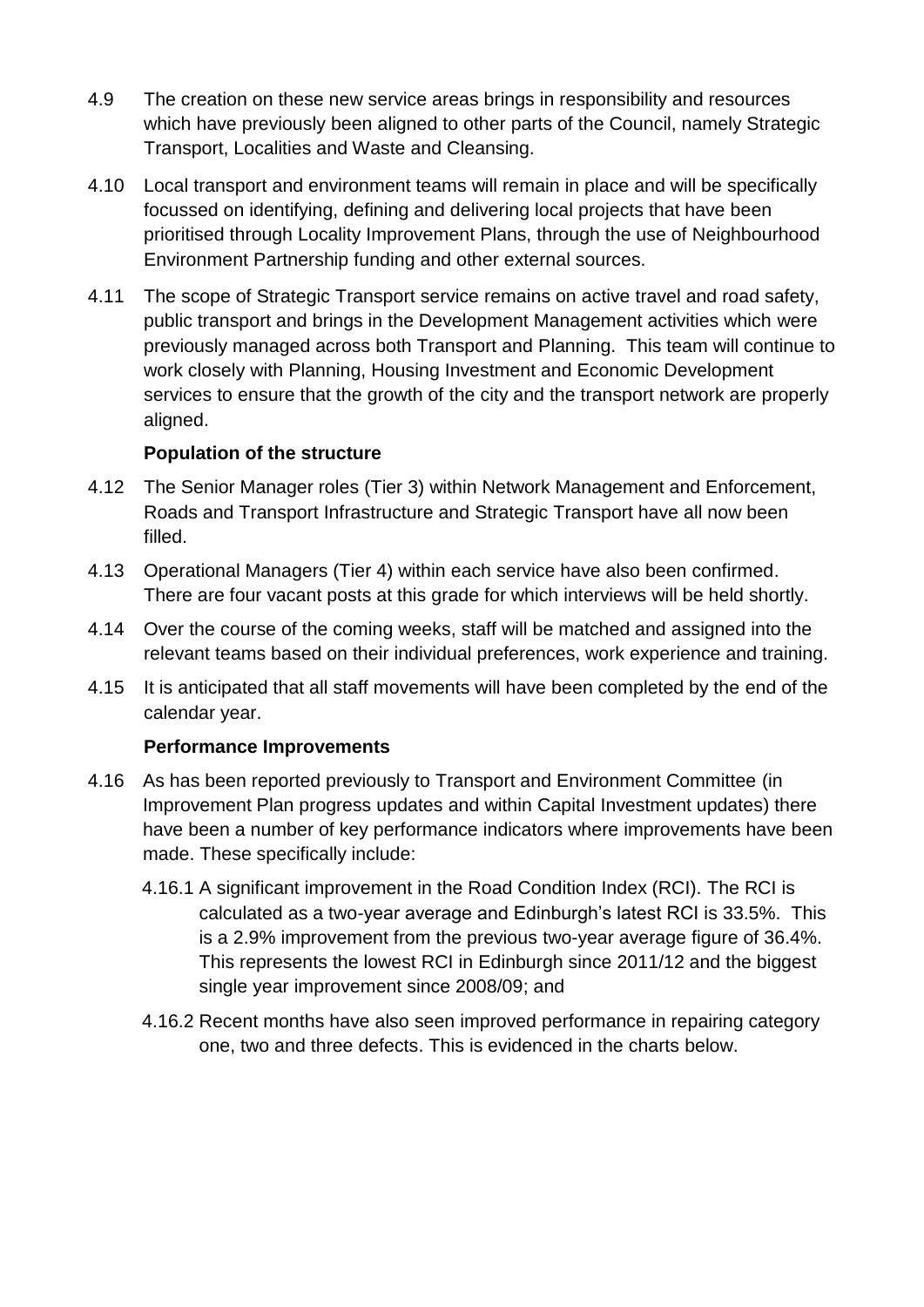

- 4.17 At the Transport and Environment Committee on 12 [September 2019,](https://democracy.edinburgh.gov.uk/documents/s6016/Item%207.4%20-%20Risk%20Based%20Approach%20to%20Road%20Asset%20Safety%20Inspections.pdf) a new Risk Based Approach to Road Safety Inspections was approved. This new policy, created in line with the national code of practice, changes the timescale for repairing a category three defect from 28 days to 60 days. It is anticipated that this change will allow the Roads Operations team to increase the percentage of repairs of category three defects that are permanent as opposed to temporary make safe repairs.
- 4.18 More recently, improvements have also been made in reducing the backlog of street lighting faults and improving the number of street lighting faults that are repaired within five working days.

#### **Improvement Plan Assurance**

- 4.19 As part of the Council's Internal Audit programme, an audit of the Roads Services Improvement Plan was undertaken and completed in August 2019. This audit focussed on the overall assurance of the plan and the wider performance framework across Roads Services.
- 4.20 This audit was reported to Governance, Risk and Best Value Committee on 13 August 2019. Whilst the audit noted several areas of good practice and the improved performance in the service, it did also recommend that the Roads Services Improvement Plan should be reviewed and re-based given the length of time that has passed since the original draft and the better understanding that officers now have of what improvements need to be made.
- 4.21 Officers within the Roads and Transport Infrastructure service, as well as the Head of Place Management, are in agreement with this recommendation and propose to commence work with the wider management team to re-draft a new Improvement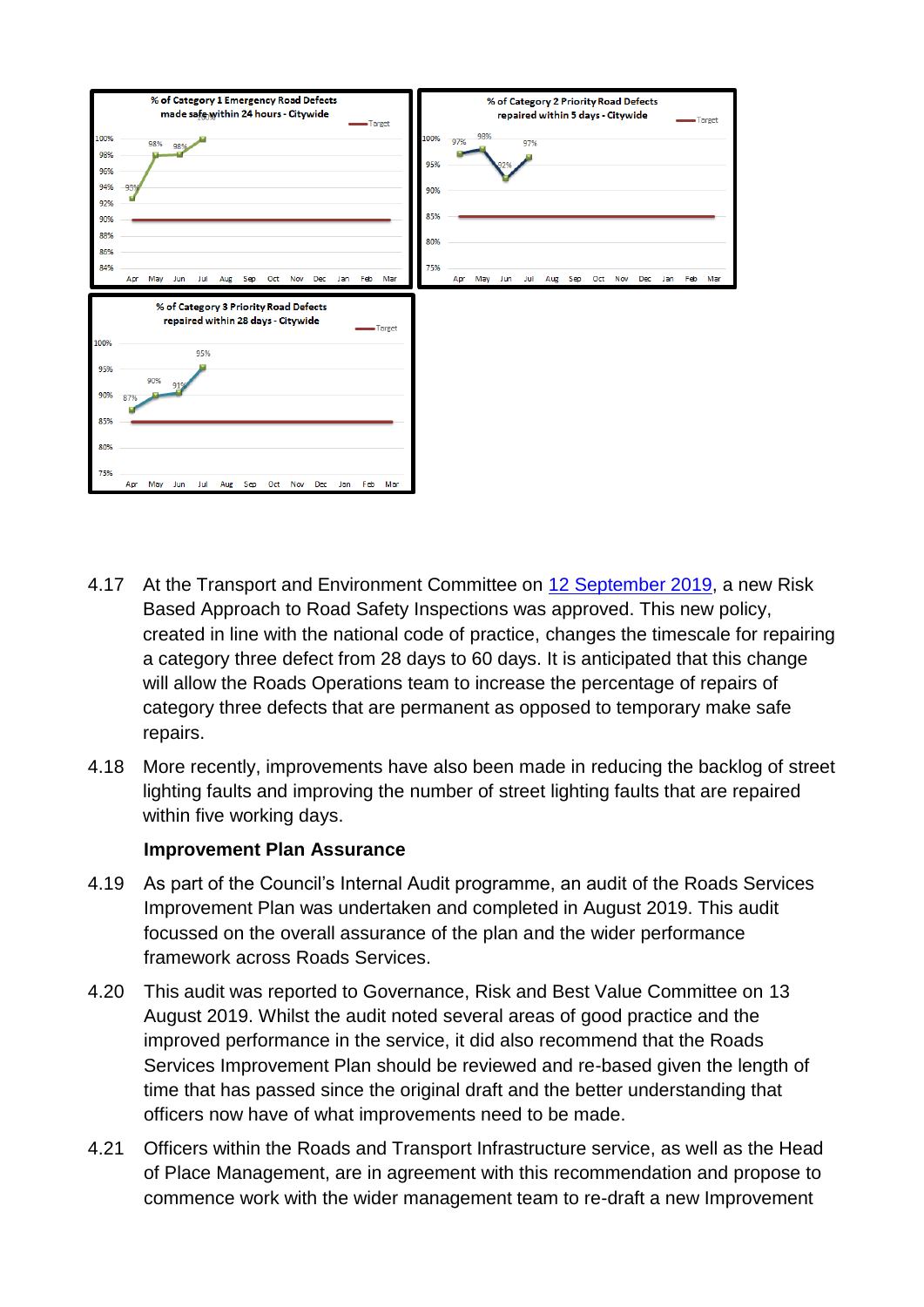Plan which still carries forward any outstanding actions from the existing version, but also adds additional improvement actions based on the thinking of the new management team and more recent concerns that have been raised by Elected Members (e.g. gully maintenance, road drainage and increasing the number of permanent road repairs).

#### **5. Next steps**

- 5.1 As stated in paragraph 4.21, the focus of the management team within Roads and Transport Infrastructure, after finalising the population of the new organisational structure, will be to draft a new Roads Services Improvement Plan. This will focus on all aspects of asset maintenance.
- 5.2 The following actions that remain open from the existing Improvement Plan will be kept open and transferred into the new plan, or replaced if a more effective action can be identified:

| Action No. | <b>Action Description</b>                                                                                                                                                           |
|------------|-------------------------------------------------------------------------------------------------------------------------------------------------------------------------------------|
| 3          | Move the ERS budget from being a trading account to a general<br>fund revenue account                                                                                               |
| 5          | Retain sufficient resources within localities to progress local road<br>enhancements                                                                                                |
| 6          | Review all enquiry types and designate responsible officers/teams<br>for each type of enquiry                                                                                       |
| 7          | Work with Customer Service colleagues to improve enquiry<br>handling/resolution                                                                                                     |
| 8          | Investigate the potential to create a control room operation involving<br>staff from the service, Customer Services and Business Support to<br>ensure appropriate action on issues. |
| 9          | Re-align the Roads Inspector function to work alongside the Roads<br><b>Asset Management Plan</b>                                                                                   |
| 12         | Focus on carriageway and footway inspections to ensure they are<br>kept up to date                                                                                                  |
| 13         | Ensure all squads are properly equipped to carry out permanent<br>first-time repairs wherever possible                                                                              |
| 16         | Allocate resources to repair the large number of defective guardrails<br>across the city                                                                                            |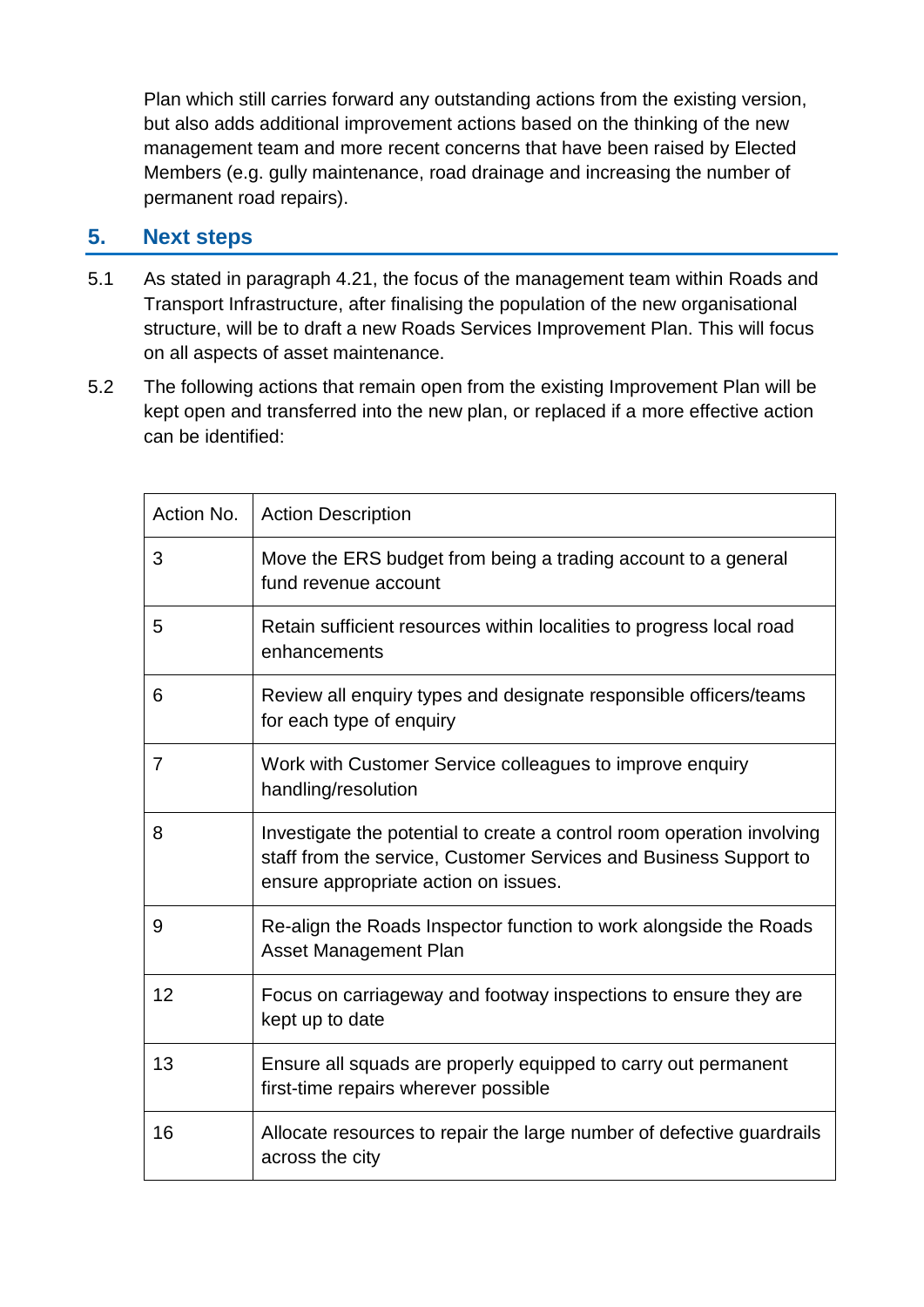| 17 | Ensure adequate internal capability to properly repair defects on<br>setted streets                                                                                                      |
|----|------------------------------------------------------------------------------------------------------------------------------------------------------------------------------------------|
| 21 | Review current working patterns to ensure the service delivery is<br>aligned to demand                                                                                                   |
| 28 | Develop a suite of schedule of rates for the newly established Road<br><b>Operations service</b>                                                                                         |
| 31 | Develop a system to integrate road inspection data with RAMP data<br>to inform optimal investment in our road asset                                                                      |
| 35 | Following market testing and benchmarking, if appropriate, seek<br>Committee approval, develop a contract specification, advertise and<br>procure a prime contract before implementation |
| 36 | Convert existing Street Lighting to energy efficient lanterns                                                                                                                            |

- 5.3 The most radical organisational change is the creation of the Network Management and Enforcement Service. This service is being created with the aim of delivering improvement enforcement outcomes, improved management and coordination of road works and reduced street clutter and unauthorised obstructions of footways and carriageways.
- 5.4 There has been less focussed activity on delivering improvements in this service area in recent years and there will need to be more intensive work required to bring together a number of teams that have been more disparately managed previously. It is therefore proposed that the Network Management and Enforcement senior management team are allowed a period of six months to establish the new service and embed new ways of working prior to the creation of an Improvement Plan to focus on this service. It is anticipated that this plan will be presented to Committee for approval in May 2020.

# **6. Financial impact**

6.1 There is no financial impact associated with this report. The new operating structure has been funded within the existing budget and any improvement actions are required to be contained within current resource allocations.

### **7. Stakeholder/community impact**

7.1 There are no significant compliance, governance or regulatory implications expected as a result of approving the recommendations is this report.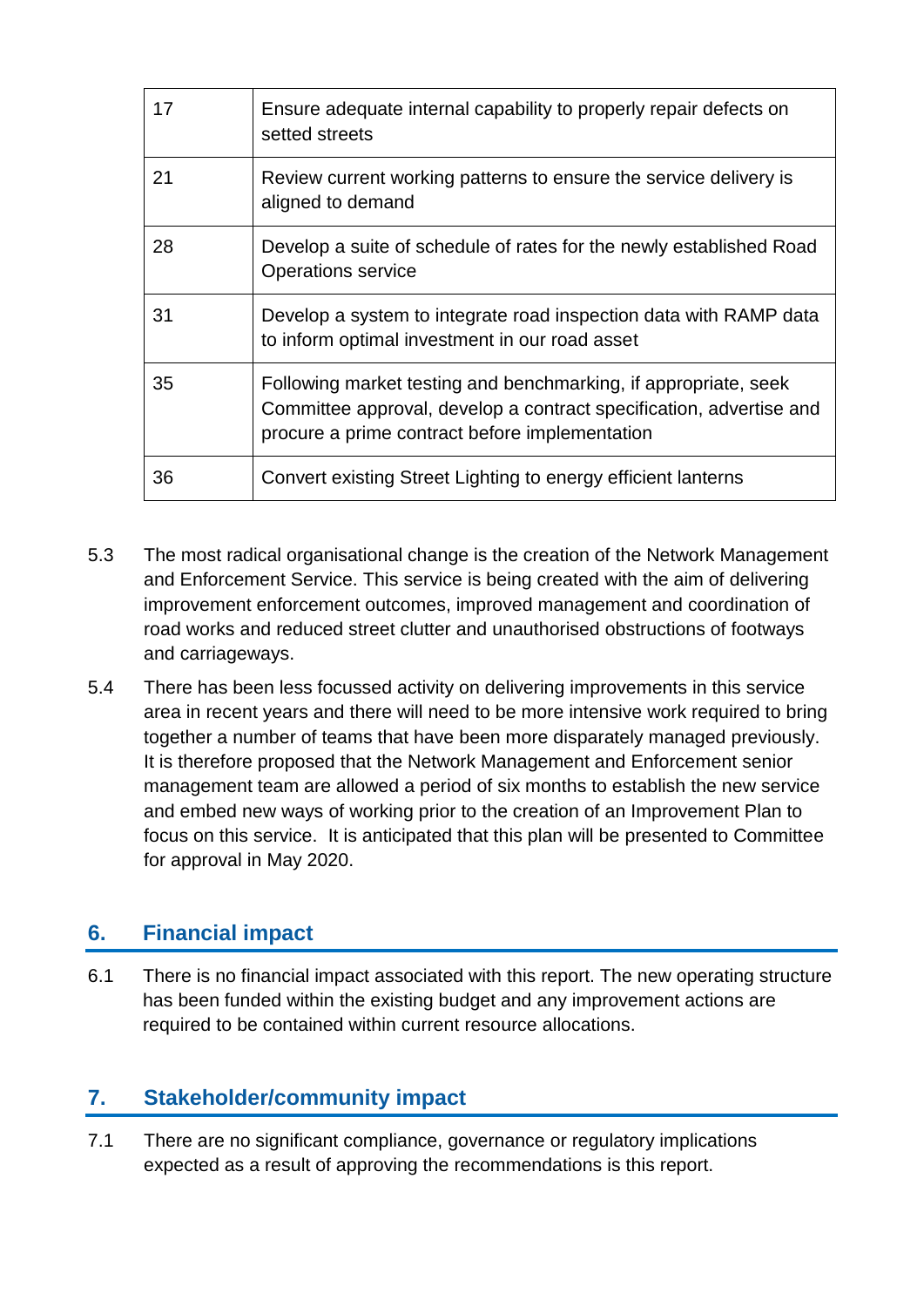- 7.2 The investment in the city's roads, footways, gullies and street lighting improves the accessibility and safety of the road and footway network and therefore has a positive impact for all users, particularly older people and those with a disability.
- 7.3 There are no significant sustainability implications expected as a result of approving the recommendations is this report.

### **8. Background reading/external references**

8.1 None.

# **9. Appendices**

9.1 Appendix 1 – Roads Services Improvement Plan Action Update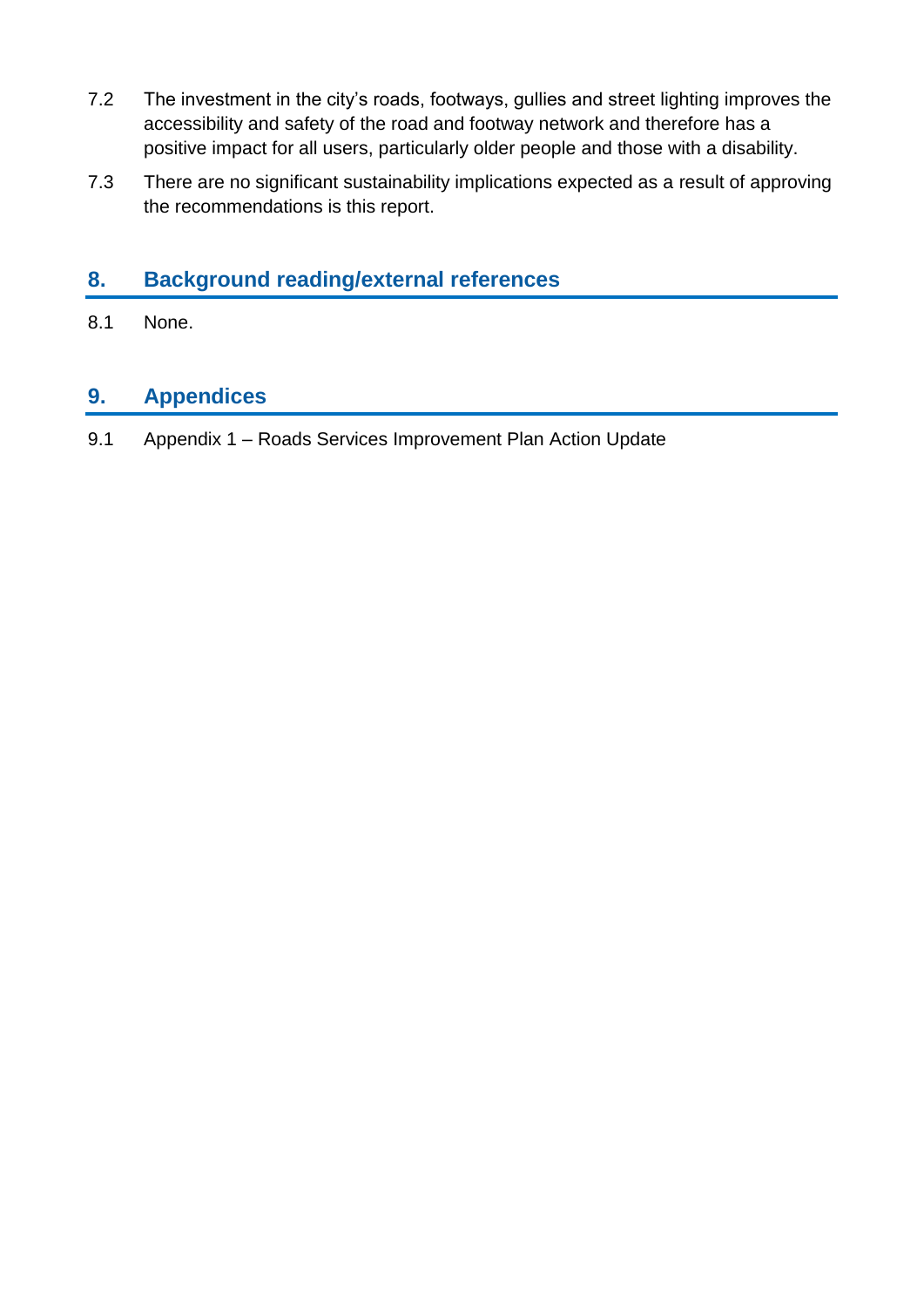#### **Appendix 1 - Roads Services Improvement Plan**

| <b>Action Point</b>     |                                          | <b>Action</b>                                                                                                                                                              | <b>Open/Closed</b> | <b>Lead Team</b>                                                     | <b>Comments</b>                                                                                               | <b>Status</b>        |
|-------------------------|------------------------------------------|----------------------------------------------------------------------------------------------------------------------------------------------------------------------------|--------------------|----------------------------------------------------------------------|---------------------------------------------------------------------------------------------------------------|----------------------|
|                         | <b>Organisational Structure</b>          |                                                                                                                                                                            |                    |                                                                      |                                                                                                               |                      |
| $\mathbf{1}$            | Roads and<br>Transport<br>Infrastructure | Create a single service to manage and<br>maintain all elements of the road asset<br>maintenance/renewal cycle                                                              | Closed             | Head of Place<br>Management                                          | Third and Fourth Tier Managers appointed. Matching<br>and assignment to remaining tiers taking place.         | <b>Achieved</b>      |
| $\overline{2}$          | <b>ERS Operating</b><br>Model            | Re-align the ERS service to respond to<br>visible defects on the road network                                                                                              | Closed             | Edinburgh Road<br>Services<br>(ERS)                                  | Improved focus on defect repairs and flexible use of<br>resource now in place                                 | <b>Achieved</b>      |
| 3                       | <b>ERS Budget</b><br>Structure           | Move the ERS budget from being a<br>trading account to a general fund<br>revenue account                                                                                   | Open               | Roads and Transport<br>Infrastructure Manager 2020/21 financial year | Aiming to have this in place for the start of the                                                             | <b>Carry Forward</b> |
| 4                       | Network<br>Management                    | Create a single service to coordinate all<br>activity on the road network (permits,<br>TTROs, diversions etc)                                                              | Closed             | <b>Head of Place</b><br>Management                                   | Third and Fourth Tier Managers appointed. Matching<br>and assignment to remaining tiers taking place.         | <b>Achieved</b>      |
| 5                       | <b>Locality Teams</b>                    | Ensure sufficient resource remains in<br>our Locality Teams to allow them to<br>deliver road enhancements in<br>consultation with Elected Members and<br>local communities | Open               | <b>Head of Place</b><br>Management                                   | Structural realignment currently underway. Links to<br>Action Point 1.                                        | <b>Carry Forward</b> |
| <b>Customer Service</b> |                                          |                                                                                                                                                                            |                    |                                                                      |                                                                                                               |                      |
| 6                       | <b>Enquiry Owners</b>                    | Review all enquiry types and designate<br>responsible officers/teams for each<br>type of enquiry                                                                           | Open               | Roads and Transport                                                  | This will be influenced by the structural realignment.<br>Infrastructure Manager Linked Action Point 7 and 8. | <b>Carry Forward</b> |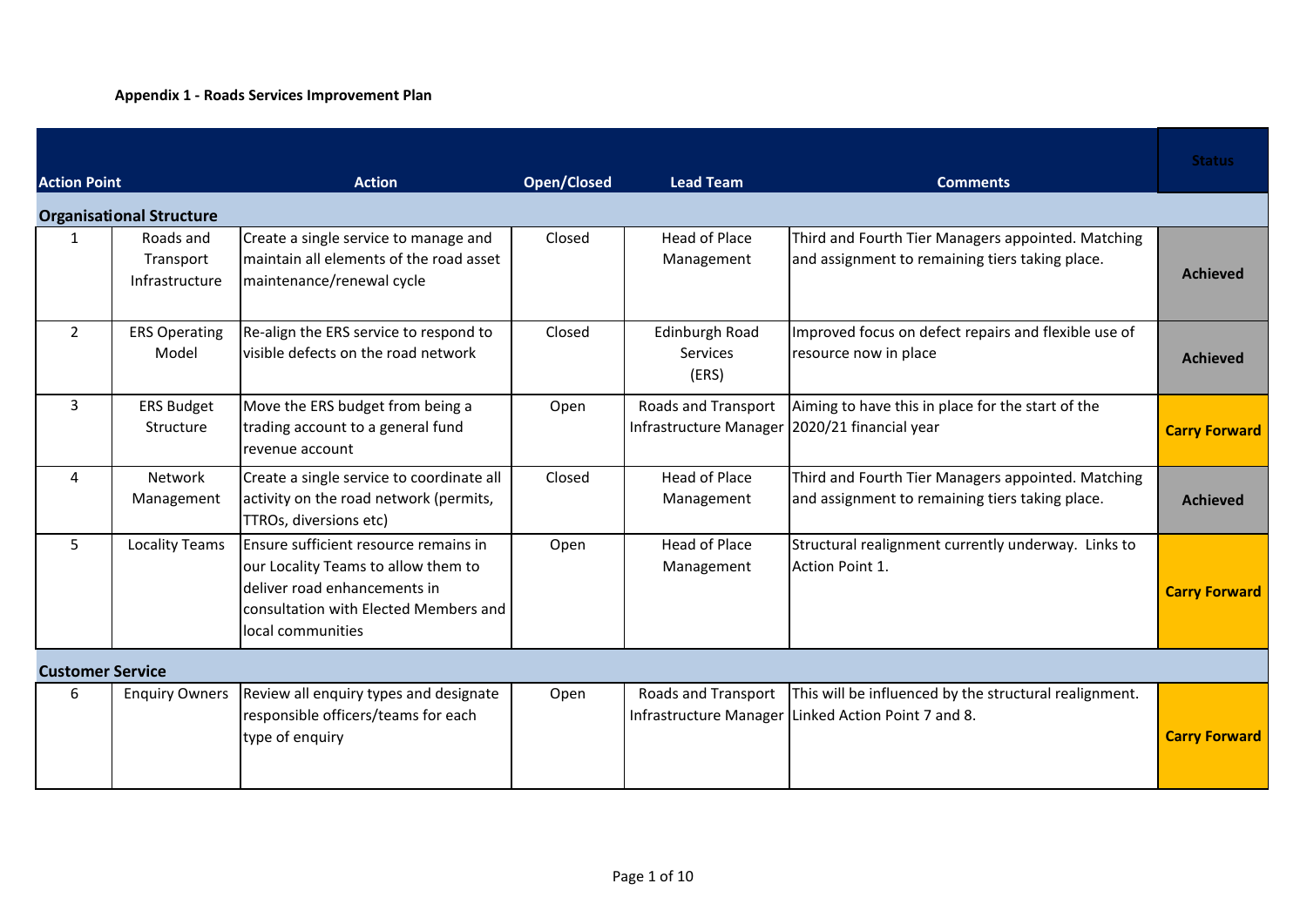| <b>Action Point</b> |                                | <b>Action</b>                                                                                                                                                                            | <b>Open/Closed</b> | <b>Lead Team</b>                                                      | <b>Comments</b>                                                                                                                                   | <b>Status</b>        |
|---------------------|--------------------------------|------------------------------------------------------------------------------------------------------------------------------------------------------------------------------------------|--------------------|-----------------------------------------------------------------------|---------------------------------------------------------------------------------------------------------------------------------------------------|----------------------|
| 7                   | Customer<br>Enquiries          | Work with Customer Service colleagues<br>to improve enguiry handling/resolution                                                                                                          | Open               | <b>Customer Services</b><br>Roads Services<br><b>Business Support</b> | Progress linked to Action Point 6.<br>Will be influenced by the structural realignment                                                            | <b>Carry Forward</b> |
| 8                   | <b>Enquiry Tracking</b>        | Investigate the potential to create a<br>control room operation involving staff<br>from the service, Customer Services and<br>Business Support to ensure appropriate<br>action on issues | Open               | <b>Head of Place</b><br>Management                                    | Progress is linked to Action Points 6 and 7.<br>Will be influenced by structural realignment                                                      | <b>Carry Forward</b> |
|                     | <b>Road Safety Inspections</b> |                                                                                                                                                                                          |                    |                                                                       |                                                                                                                                                   |                      |
| 9                   | Roads Inspector<br>Team        | Re-align the Roads Inspector function to<br>work alongside the Roads Asset<br>Management Plan                                                                                            | Open               | Manager                                                               | Asset and Performance Required staffing resource has been assessed.<br>Structural changes being implemented as part of the<br>realignment process | <b>Carry Forward</b> |
| 10                  | Inspection<br>Recording        | Improve the process for recording<br>inspections and defects                                                                                                                             | Closed             | Analyst                                                               | RAMP Manager/Process Confirm has been amended to support this<br>improvement.                                                                     | <b>Achieved</b>      |
| 11                  | <b>Training</b>                | Deliver refresher training for all Roads<br>Inspectors                                                                                                                                   | Closed             | <b>RAMP Manager</b>                                                   | Training delivered on the improved inspection process<br>within the Confirm system.                                                               | <b>Achieved</b>      |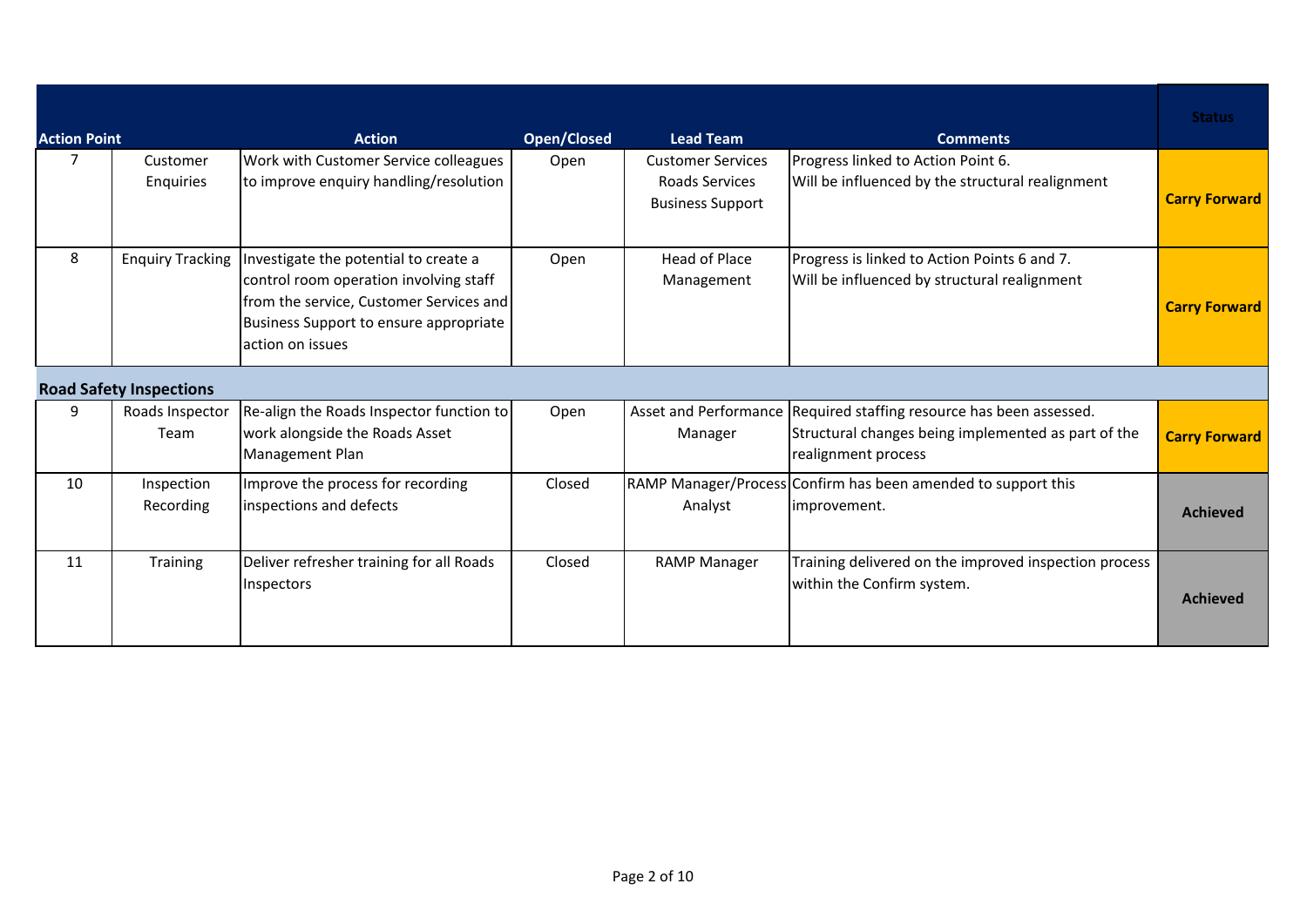| <b>Action Point</b>   |                          | <b>Action</b>                                                                                                                                  | <b>Open/Closed</b> | <b>Lead Team</b>                    | <b>Comments</b>                                                                                                                                                                                                                                                                                                      | <b>Status</b>        |
|-----------------------|--------------------------|------------------------------------------------------------------------------------------------------------------------------------------------|--------------------|-------------------------------------|----------------------------------------------------------------------------------------------------------------------------------------------------------------------------------------------------------------------------------------------------------------------------------------------------------------------|----------------------|
| 12                    | Inspection<br>Compliance | Focus on carriageway and footway<br>inspections to ensure they are kept up<br>to date                                                          | Open               | Manager                             | Asset and Performance Links to Action Point 10.<br>The new Safety Inspection Team will be resourced in<br>the coming weeks and will have the sole focus on<br>ensuring that all footway and carriageway safety<br>inspections are effectively undertaken in line with the<br>approved policy.                        | <b>Carry Forward</b> |
| <b>Defect Repairs</b> |                          |                                                                                                                                                |                    |                                     |                                                                                                                                                                                                                                                                                                                      |                      |
| 13                    | Repairs                  | Aim for Right First Ensure all squads are properly equipped<br>Time Road Defect to carry out permanent first-time<br>repairs wherever possible | Open               | <b>Roads Operations</b><br>Manager  | Good progress has been made but this action can not<br>yet be closed.<br>A hot box squad is now regularly deployed.<br>A new defect categorisation procedure was approved<br>by Transport and Environment Committee on 12<br>September 2019 which will enable more permanent<br>repairs of category 3 and 4 defects. | <b>Carry Forward</b> |
| 14                    | Road Defects             | Follow Up Repairs Develop a process to follow up with<br>permanent repairs when temporary<br>repairs are required in the first instance        | Closed             | Edinburgh Road<br>Services<br>(ERS) | Processes developed within Confirm to support<br>scheduling of Category 3 and 4 defects and provide<br>performance information.<br>Contract has been awarded to undertake permanent<br>repairs.<br>Progress is linked<br>to Action Point 13.                                                                         | <b>Achieved</b>      |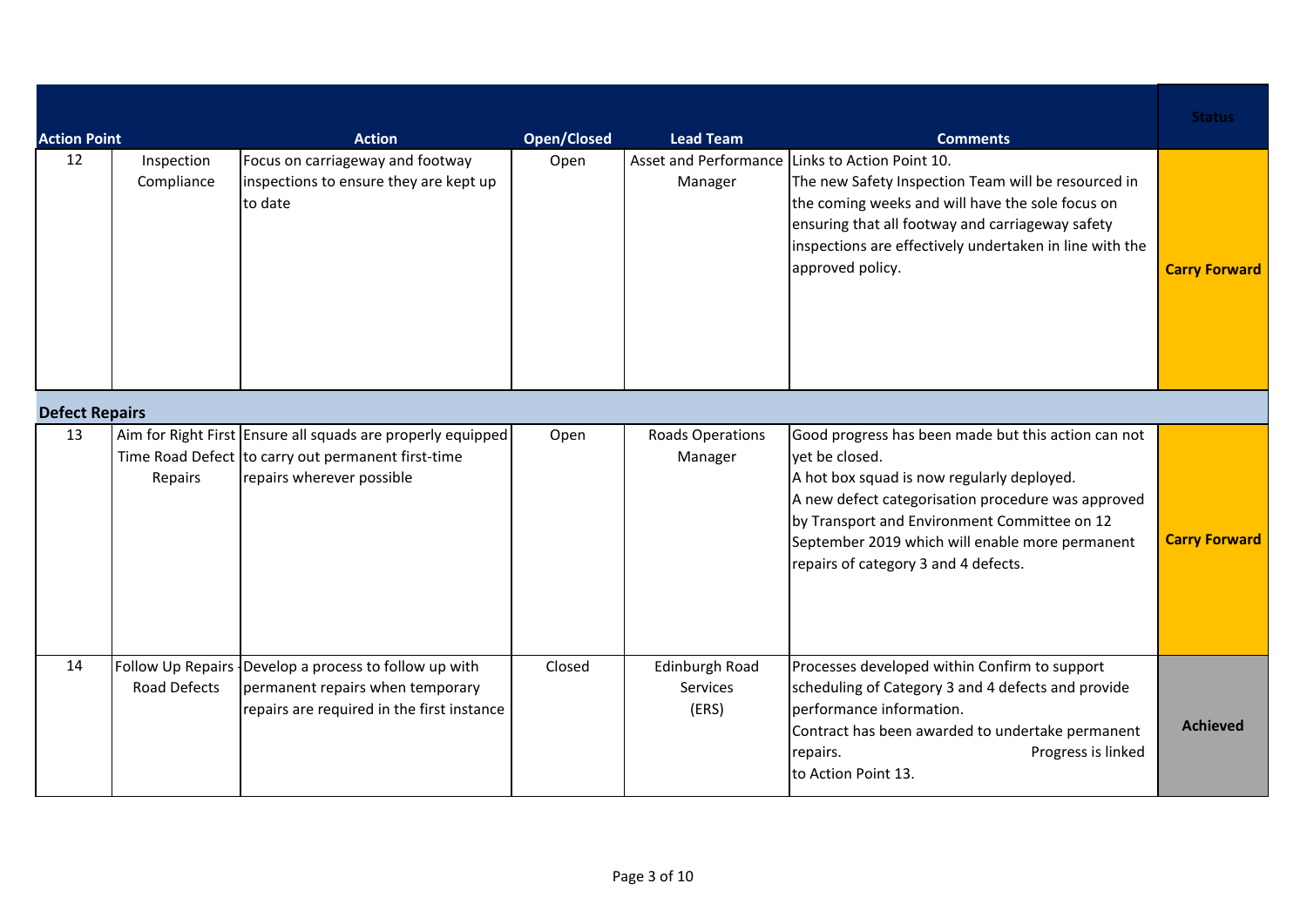| <b>Action Point</b> |                               | <b>Action</b>                                                                                                                        | Open/Closed | <b>Lead Team</b>                  | <b>Comments</b>                                                                                                                                                | <b>Status</b>   |
|---------------------|-------------------------------|--------------------------------------------------------------------------------------------------------------------------------------|-------------|-----------------------------------|----------------------------------------------------------------------------------------------------------------------------------------------------------------|-----------------|
| 15                  | Scheduling of<br>Road Defects | Programming and Schedule defect repairs in the most<br>efficient manner and provide key health<br>and safety documentation to squads | Closed      | <b>BSS Manager/ERS</b><br>Manager | Scheduling of work via Confirm continues to improve<br>and key health and safety documentation, including<br>PU drawings, are provided by admin support staff. | <b>Achieved</b> |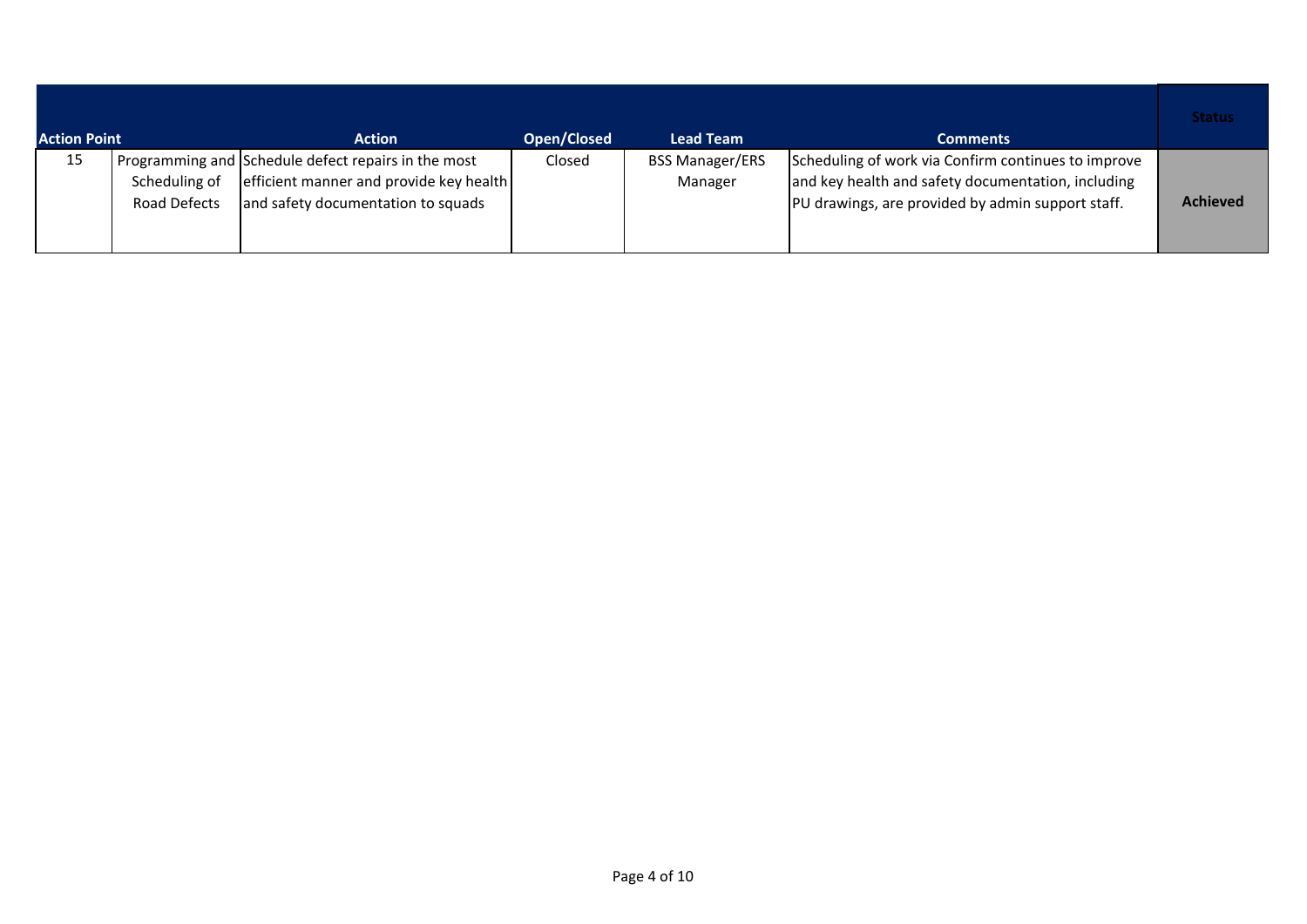| <b>Action Point</b> |                                          | <b>Action</b>                                                                                                 | <b>Open/Closed</b> | <b>Lead Team</b>                                             | <b>Comments</b>                                                                                                                                                                                                                                                  | <b>Status</b>        |
|---------------------|------------------------------------------|---------------------------------------------------------------------------------------------------------------|--------------------|--------------------------------------------------------------|------------------------------------------------------------------------------------------------------------------------------------------------------------------------------------------------------------------------------------------------------------------|----------------------|
| 16                  | Guardrail Repair                         | Allocate resources to repair the large<br>and Replacement   number of defective guardrails across<br>the city | Open               | Head of Place<br>Management                                  | The allocation of resources will be considered further<br>following the structural realignment to ensure the<br>'best fit'.<br>Reporting of guardrail defects is included in current<br>Web developments.                                                        | <b>Carry Forward</b> |
| 17                  | <b>Setted Street</b><br>Repairs          | Ensure adequate internal capability to<br>properly repair defects on setted<br>streets.                       | Open               | Roads and Transport                                          | Council Engineers and Design teams have received<br>Infrastructure Manager specialist training on resurfacing of setted streets.<br>Additional training and resource is still required in<br>Roads Operations before this action can be closed off.              | <b>Carry Forward</b> |
| 18                  | <b>Street Lighting</b><br>Defect Repairs | Reduce the number of outstanding<br>street lighting defects                                                   | Closed             | <b>Contract and Logistics</b><br>Manager/Business<br>Support | Significant progress has been made in reducing the<br>backlog of street lighting faults as a result of the re-<br>allocation of internal resources.<br>There has also been improved performance in<br>repairing street lighting faults within target timescales. | <b>Achieved</b>      |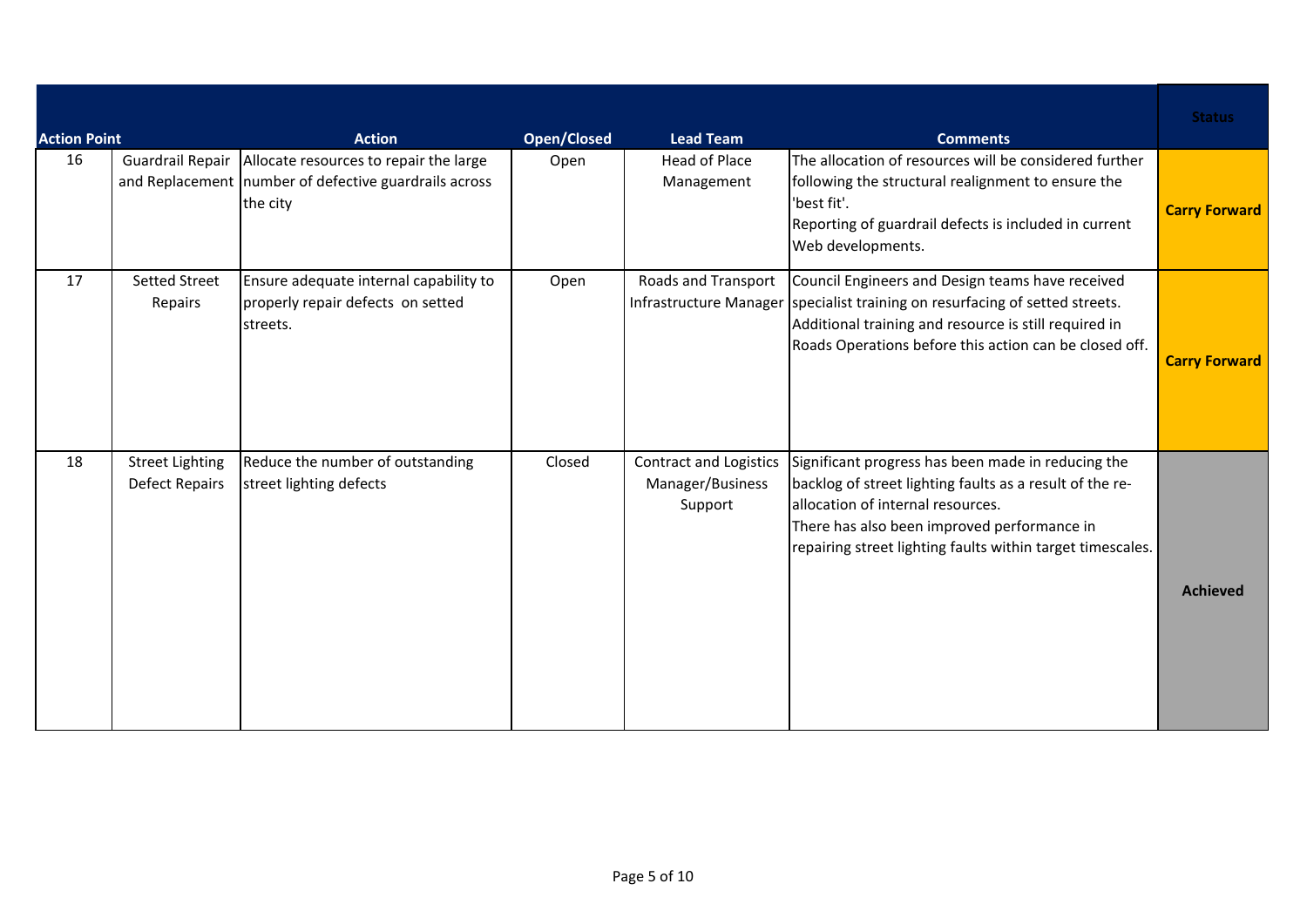| <b>Action Point</b> |                                         | <b>Action</b>                                                                                                                                                                 | <b>Open/Closed</b> | <b>Lead Team</b>                                                                           | <b>Comments</b>                                                                                                                                                                                                                                                                                                                                    | <b>Status</b>                                                |
|---------------------|-----------------------------------------|-------------------------------------------------------------------------------------------------------------------------------------------------------------------------------|--------------------|--------------------------------------------------------------------------------------------|----------------------------------------------------------------------------------------------------------------------------------------------------------------------------------------------------------------------------------------------------------------------------------------------------------------------------------------------------|--------------------------------------------------------------|
|                     | <b>Workforce Management</b>             |                                                                                                                                                                               |                    |                                                                                            |                                                                                                                                                                                                                                                                                                                                                    |                                                              |
| 19                  | Nightshift                              | Evaluate effectiveness of the nightshift<br>service and consider improvements                                                                                                 | Closed             | Commercial Manager /<br>Contracts & Logistics<br>Managers                                  | Review of Civils Nightshift operations has been<br>completed. Findings show that the Civils Nightshift<br>team provides a valuable service and offers flexibility<br>for service delivery.                                                                                                                                                         | <b>Achieved</b>                                              |
| 20                  | Increased<br>Investment in<br>resources | Invest in training and engagement for<br>all staff, in addition to providing<br>equipment and leadership to support<br>people in their role.                                  | Closed             | OD & Learning/ERS<br>Manager                                                               | Training matrix established. Critical training gaps<br>addressed, electronic training records developed.<br>Long term training programme developed with<br>Organisational Development and Learning colleagues.<br>Plant and equipment reviewed and implemented.<br>Bi-monthly meetings held with staff and union<br>representatives in each depot. | <b>Achieved with</b><br>additional<br>activities<br>underway |
| 21                  |                                         | Working Patterns Review current working patterns to<br>ensure the service delivery is aligned to<br>demand                                                                    | Open               | <b>Roads and Transport</b><br>Infrastructure<br>Manager/Roads<br><b>Operations Manager</b> | Business options developed.<br>Review has been placed on hold pending completion<br>of the structural realignment.                                                                                                                                                                                                                                 | <b>Carry Forward</b>                                         |
| 22                  | Apprenticeships                         | Rollout a full apprenticeship<br>programme within Roads Services to<br>develop young people in our workforce<br>and ensure that we have the right skill<br>sets in the future | Closed             | OD & Learning                                                                              | Apprentice roles have been built in to the operating<br>structure.                                                                                                                                                                                                                                                                                 | <b>Achieved</b>                                              |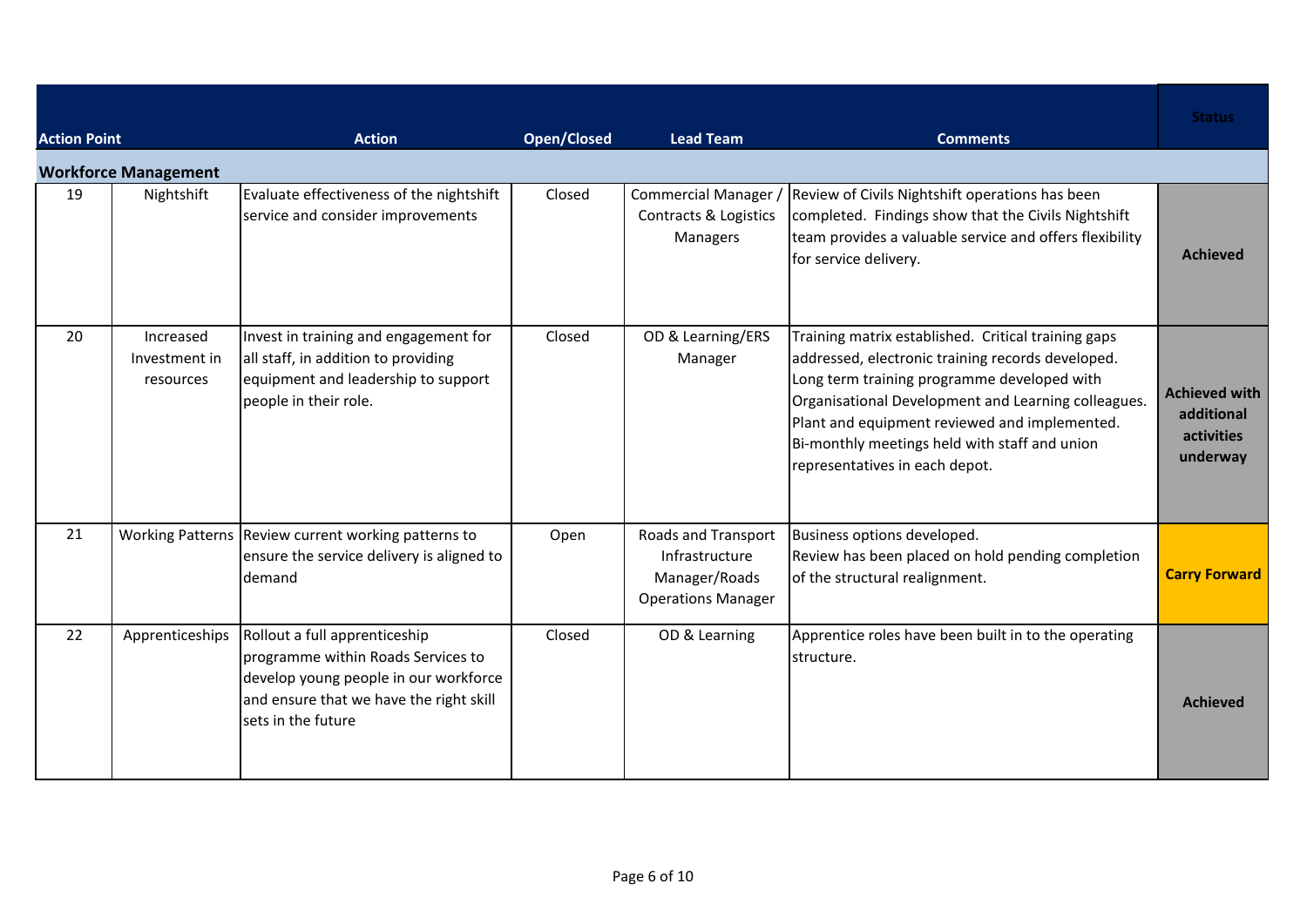| <b>Action Point</b> |         | <b>Action</b>                                                                                                                                           | Open/Closed | <b>Lead Team</b>   | <b>Comments</b>                                                                                                                                     | <b>Status</b>    |
|---------------------|---------|---------------------------------------------------------------------------------------------------------------------------------------------------------|-------------|--------------------|-----------------------------------------------------------------------------------------------------------------------------------------------------|------------------|
| 23                  | Repairs | Service Contract   Develop a Service Contract with<br>  for Street Lighting   appropriate suppliers to provide skilled  <br>street lighting operatives. | Closed      | <b>ERS Manager</b> | A procurement exercise and dialogue with street<br>lighting maintenance companies have shown that<br>there is no market appetite for this contract. | <b>Cancelled</b> |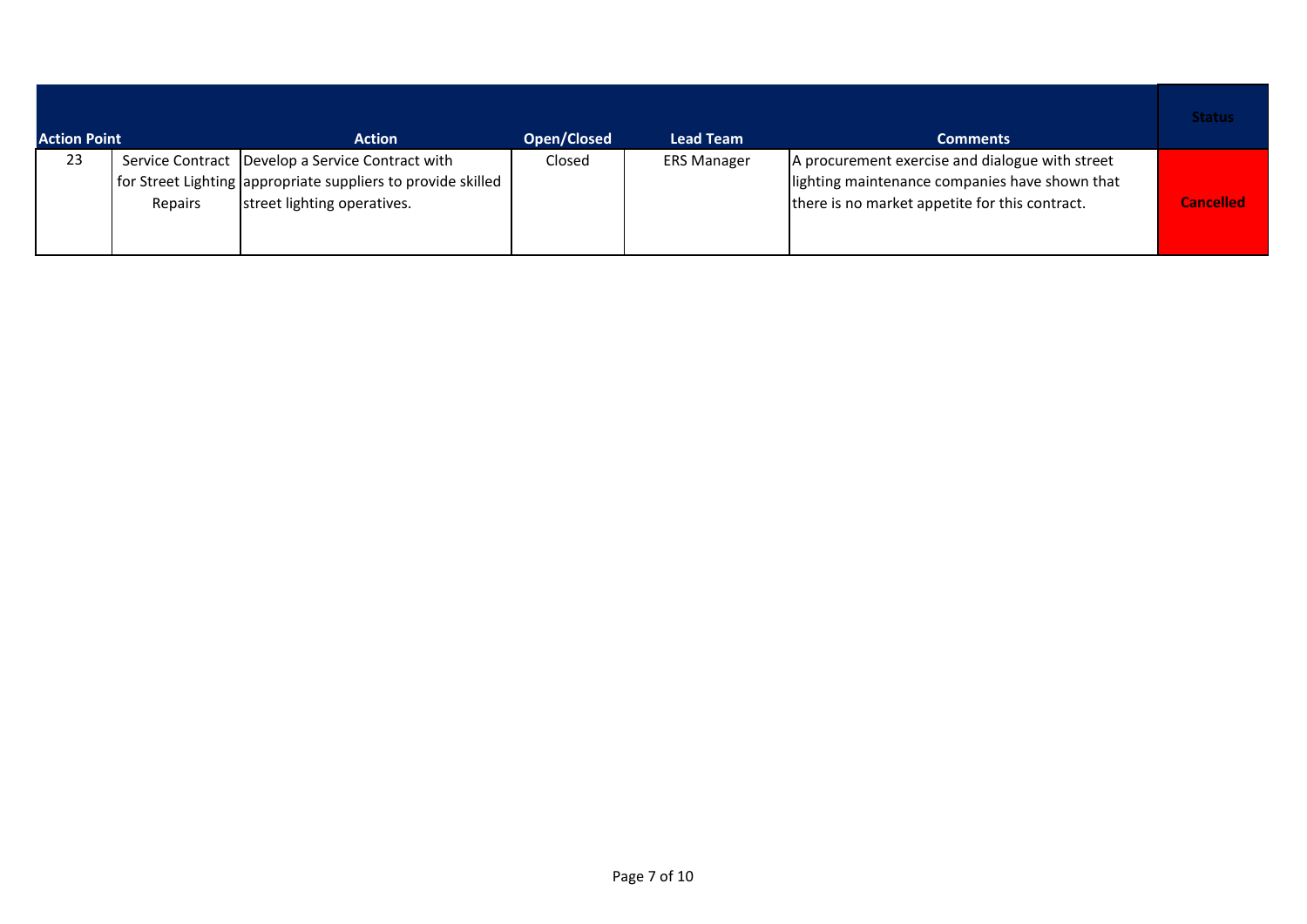| <b>Action Point</b>     |                      | <b>Action</b>                                                                                                                                  | <b>Open/Closed</b> | <b>Lead Team</b>                              | <b>Comments</b>                                                                                                                                                                                                                                                                                                                                           | <b>Status</b>   |
|-------------------------|----------------------|------------------------------------------------------------------------------------------------------------------------------------------------|--------------------|-----------------------------------------------|-----------------------------------------------------------------------------------------------------------------------------------------------------------------------------------------------------------------------------------------------------------------------------------------------------------------------------------------------------------|-----------------|
| <b>Fleet and Depots</b> |                      |                                                                                                                                                |                    |                                               |                                                                                                                                                                                                                                                                                                                                                           |                 |
| 24                      | Fleet<br>Maintenance | Consider current use of maintenance<br>bay at Bankhead to avoid the downtime<br>of vehicles travelling to Russell Road<br>Depot                | Closed             | Commercial Manager/<br><b>Fleet Manager</b>   | Review of vehicle maintenance has identified the<br>benefits that a dedicated programme of servicing<br>would bring to Bankhead Depot's operations. Designs<br>for a 5 lane maintenance facility at Bankhead Depot<br>are being progressed.                                                                                                               | <b>Achieved</b> |
| 25                      | Depot Review         | Review the requirement for three<br>depots for roads and develop a<br>rationalisation/improvement strategy                                     | Closed             | ERS Manager/ Asset<br><b>Strategy Manager</b> | Barnton Depot has now been closed and staff<br>relocated to a new improved Bankhead Depot. This is<br>already identifying greater opportunities for<br>improvement and sharing of resources. Investigations<br>into the potential for a new South East Depot (to<br>accommodate Blackford depot resource) are<br>continuing as part of the Depots Review. | <b>Achieved</b> |
| 26                      | Salt Storage         | Ensure that adequate arrangements are<br>in place to provide core and<br>contingency salt stocks to support our<br>winter maintenance activity | Closed             | Commercial<br>Manager                         | Sufficient salt stocks are in place.<br>Manager/Asset Strategy Contingency stocks are located at Braehead. Moving<br>forward, the option of strategic stores at both<br>Bankhead and a new South East Depot are being<br>progressed.                                                                                                                      | <b>Achieved</b> |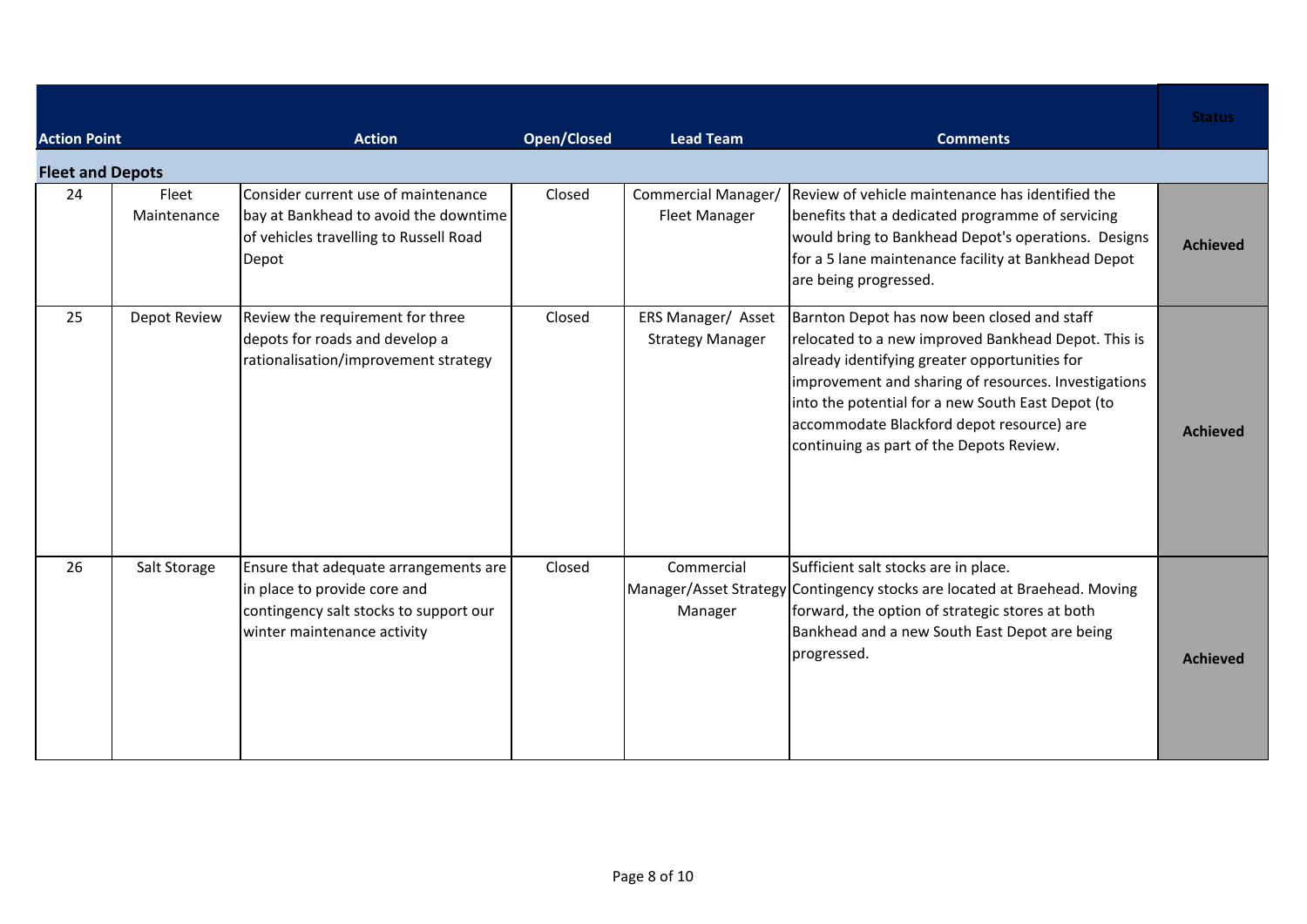| <b>Action Point</b> |                                    | <b>Action</b>                                                                                                             | <b>Open/Closed</b> | <b>Lead Team</b>                        | <b>Comments</b>                                                                                                                                                                                                                                                                 | <b>Status</b>        |
|---------------------|------------------------------------|---------------------------------------------------------------------------------------------------------------------------|--------------------|-----------------------------------------|---------------------------------------------------------------------------------------------------------------------------------------------------------------------------------------------------------------------------------------------------------------------------------|----------------------|
|                     | <b>Improved Business Processes</b> |                                                                                                                           |                    |                                         |                                                                                                                                                                                                                                                                                 |                      |
| 27                  | <b>Confirm Training</b>            | Extend training to staff and ensure<br>Confirm is fully utilised                                                          | Closed             | Confirm Board                           | The Confirm system is now being used routinely by<br>frontline teams and Roads Inspectors after a rollout of<br>re-familiarisation training.                                                                                                                                    | <b>Achieved</b>      |
| 28                  | (SORs)                             | Schedule of Rates Develop a suite of schedule of rates for<br>the newly established Road Service<br>operations            | Open               | <b>Roads Operations</b><br>Manager      | Work is ongoing on the best operating model for the<br>service. Development of SORs will depend on the<br>outcome of these discussions.<br>Links to Action Point 3.                                                                                                             | <b>Carry Forward</b> |
| 29                  | <b>Winter Weather</b><br>Treatment | Review the winter maintenance<br>operation and ensure that the service<br>achieves value for money                        | Closed             | <b>ERS Manager/Locality</b><br>Managers | Thermal Mapping is complete.<br>New routes developed and operating effectively.                                                                                                                                                                                                 | <b>Achieved</b>      |
|                     | <b>Improved Asset Management</b>   |                                                                                                                           |                    |                                         |                                                                                                                                                                                                                                                                                 |                      |
| 30                  | Asset<br>responsibility            | Create a joint TAMP and Roads<br>Inspection function                                                                      | Closed             | <b>Head of Place</b><br>Management      | A new Asset and Performance Team has been created<br>as part of the Roads and Transport Infrastructure<br>Service. The Asset and Performance Manager will have<br>responsibility for TAMP and Road Inspections.                                                                 | <b>Achieved</b>      |
| 31                  | Inspection and<br>RAMP data        | Develop a system to integrate road<br>inspection data with RAMP data to<br>inform optimal investment in our road<br>asset | Open               | Manager                                 | Asset and Performance Enquiry and Confirm data is being used to support RCI<br>information. A vehicle-mounted system is being<br>trialled which will undertake detailed capturing of<br>road defect and deterioration data and allow for<br>deeper analysis using GIS software. | <b>Carry Forward</b> |